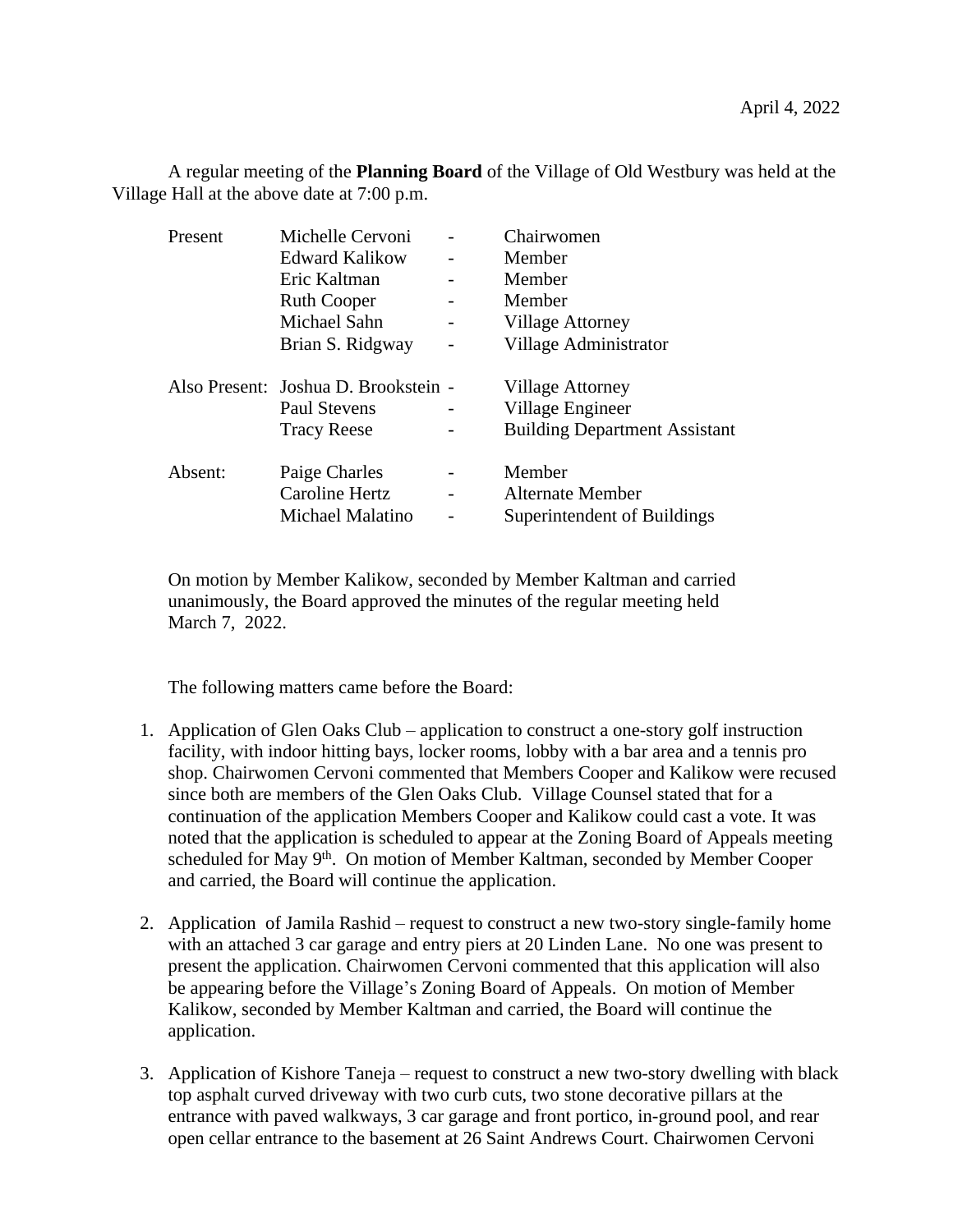stated that the applicant contacted Village Hall and requested that the application be continued. On motion of Member Kalikow, seconded by Member Kaltman and carried, the Board will continue the application.

- 4. Application of Clock Tower Property Enterprises request to construct a new two-story dwelling with an underground 3 car garage, pool, cabana, driveway, entry piers and gates, and proposed walks and patios at 2 Clock Tower Lane. Chairwomen Cervoni stated that another site tour was conducted on March 22nd and that Village Counsel had confirmed after a review of various legal records that the applicant is permitted to entry/exit the property using Clock Tower Lane. Paul Bloom representing the Clock Tower Enterprises commented on the March 22nd site tour. Michael Rant / Project Manager, Paul Russo / Architect and Richard Ignatow / Landscape Architect were present and provided additional updates to the Board that included: The Nassau County 239F was approved by Nassau County and a verbal approval by NC was also granted for construction trucks to entry/exit the site via Wheatley Road. Chairwoman agreed that all major construction trucks shall use Wheatley Road, small work vans are permitted to use Clock Tower Lane. Chairwomen also comments that area residents were concerned about the two large tree along Clock Tower Lane if the proposed driveway wss created – Mike Rant and Richard Ignatow stated that safety measures for these two trees would be in place and in the tree(s) were lost they would be replaced. Paul Russo / Architect ended the presentation with another overview of the site with photos and display board of material to be used. On motion of Member Kalikow, seconded by Member Kaltman and carried, the Board approved the application and directed Counsel to draft the approval Resolution that would be subject o the receipt of a revised site plan with the two requested monuments and the NC approved 239F. Chairwomen Cervoni reminded the applicant representative that the Planning Board reserves the right to review the final building plans, building material and landscape plan that have been "approved" cannot be changed without prior Planning Board approval or fines can be applied.
- 5. Application of Wheatley Road Enterprises, LLC request to construct a new two story dwelling, in-ground swimming pool, pergola, tennis court, driveway, walkways, rear yard patio, and retaining walls at 291 Wheatley Road. Michael Rant / Project Manager reviewed the projects site plan. He noted the site is located on a Nassau County road and therefore a 239F would be required and he is working on a few minor items regarding drainage with Village Engineer Paul Stevens. A updated site plan dated April 4th was presented to the Board. Member Kalikow asked the location of the sites pool equipment – is was noted the location will be between the tennis court and rear yard pergola and the site plan would be updated. The property neighbor was present and asked several site questions and project questions. Paul Russo / Architect and Richard Ignatow added several additional comments that included: the planting of 534 new trees to the property, project photos and building materials to be used were shown. On motion of Member Kalikow, seconded by Member Kaltman and carried, the Board approved the application and directed Counsel to draft the approval Resolution that would be subject o the receipt of a revised site plan and landscape plan and the NC approved 239F. Chairwomen Cervoni reminded the applicant representative that the Planning Board reserves the right to review the final building plans, building material and landscape plan that have been "approved" cannot be changed without prior Planning Board approval or fines can be applied.